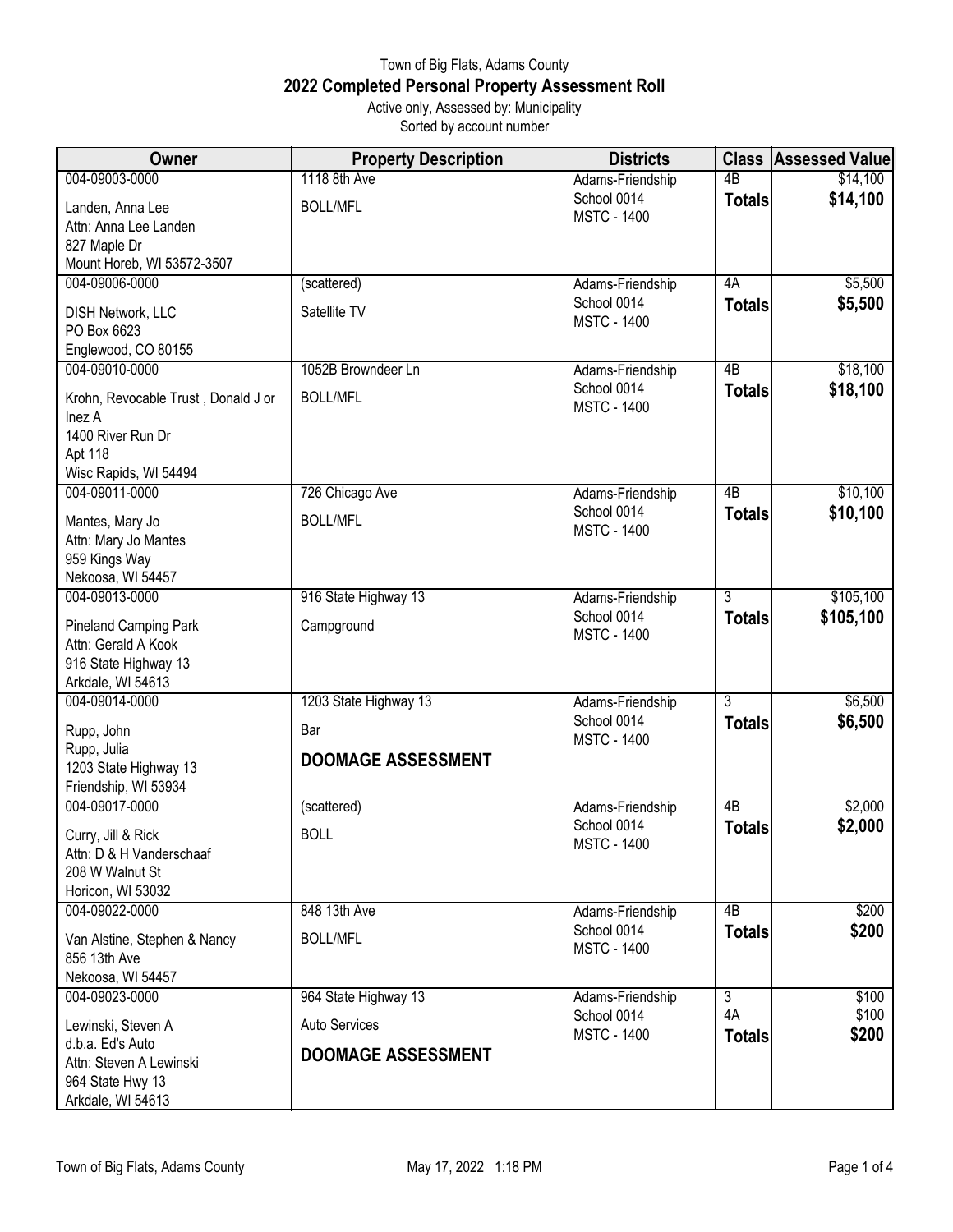| Owner                                                                                                            | <b>Property Description</b> | <b>Districts</b>                                      |                 | <b>Class Assessed Value</b> |
|------------------------------------------------------------------------------------------------------------------|-----------------------------|-------------------------------------------------------|-----------------|-----------------------------|
| 004-09027-0000<br>Roche A Cri Pinery, LLC                                                                        | 918 County Rd C             | Adams-Friendship<br>School 0014<br><b>MSTC - 1400</b> | <b>Totals</b>   | \$200<br>\$200              |
| Attn: John Collins<br>918 Cty Rd C<br>Hancock, WI 54943                                                          | <b>DOOMAGE ASSESSMENT</b>   |                                                       |                 |                             |
| 004-09028-0000                                                                                                   | 1574 Browndeer Ave          | Adams-Friendship                                      | $\overline{AB}$ | \$8,600                     |
| Ullrich, Roger M & Karen<br>4595 Tee Pee Ln<br>Las Vegas, NV 89129                                               | <b>BOLL/MFL</b>             | School 0014<br><b>MSTC - 1400</b>                     | <b>Totals</b>   | \$8,600                     |
| 004-09029-0000                                                                                                   | 1062 Bighorn Ave            | Adams-Friendship                                      | 4B              | \$10,400                    |
| Berger, Dorothy<br>c/o Kurt Berger<br>W2102 Beulah Heights Rd<br>East Troy, WI 53120                             | <b>BOLL/MFL</b>             | School 0014<br><b>MSTC - 1400</b>                     | <b>Totals</b>   | \$10,400                    |
| 004-09032-0000                                                                                                   | (scattered)                 | Adams-Friendship                                      |                 |                             |
| Reinke, Joseph J<br>W380 Huron Bay Dr<br>Montello, WI 53949                                                      | <b>BOLL/MFL</b>             | School 0014<br><b>MSTC - 1400</b>                     | <b>Totals</b>   |                             |
| 004-09041-0000                                                                                                   | 988 Beaver Ave              | Adams-Friendship                                      | $\overline{AB}$ | \$21,100                    |
| Dead Horse Creek, LLC<br>1331 Ponderosa Ave<br>Green Bay, WI 54313                                               | <b>BOLL/MFL</b>             | School 0014<br><b>MSTC - 1400</b>                     | <b>Totals</b>   | \$21,100                    |
| 004-09042-0000                                                                                                   | 832 8th Ave                 | Adams-Friendship                                      | 4B              | \$600                       |
| Full Cycle Tree Farm, LLC<br>832 8th Ave<br>Hancock, WI 54943                                                    | <b>BOLL/MFL</b>             | School 0014<br><b>MSTC - 1400</b>                     | <b>Totals</b>   | \$600                       |
| 004-09043-0000                                                                                                   | 1017 Beaver Ave             | Adams-Friendship                                      | $\overline{AB}$ | \$10,200                    |
| Steffen, Kenneth A<br>Attn: Mary E Steffen<br>371 Church St<br>Lomira, WI 53048-9566                             | <b>BOLL/MFL</b>             | School 0014<br><b>MSTC - 1400</b>                     | <b>Totals</b>   | \$10,200                    |
| 004-09044-0000                                                                                                   | 924 Chicago Ave             | Adams-Friendship                                      | 4C              | \$21,500                    |
| Pietkauskis, William E & Sheryl K<br>Attn: William E & Sheryl K Pietkauskis<br>202 Martin St<br>Sharon, WI 53585 | Mobile Home                 | School 0014<br><b>MSTC - 1400</b>                     | <b>Totals</b>   | \$21,500                    |
| 004-09045-0000                                                                                                   | 1075 State Highway 13       | Adams-Friendship                                      | 3               | \$300                       |
| <b>Shear Creations</b><br>Attn: Cindy M Benson<br>1075 State Hwy 13<br>Friendship, WI 53934                      | Salon                       | School 0014<br><b>MSTC - 1400</b>                     | <b>Totals</b>   | \$300                       |
| 004-09053-0000                                                                                                   | 852 8th Ave                 | Adams-Friendship                                      | 4B              | \$4,900                     |
| Livingston, Nancy Munson<br>Attn: Nancy Munson Livingston<br>852 8th Ave<br>Hancock, WI 54943                    | <b>BOLL/MFL</b>             | School 0014<br><b>MSTC - 1400</b>                     | <b>Totals</b>   | \$4,900                     |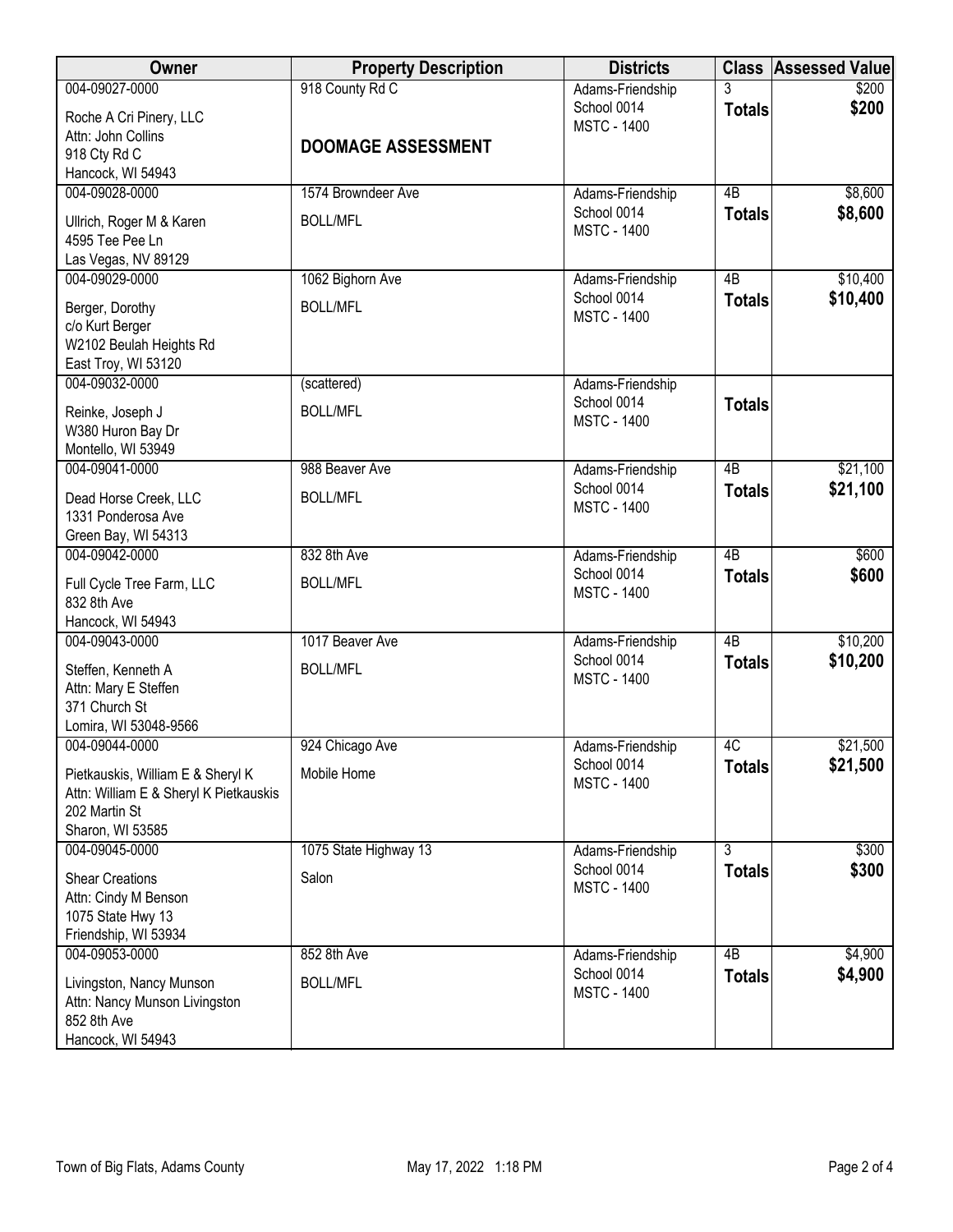| Owner                                                          | <b>Property Description</b> | <b>Districts</b>                  |                 | <b>Class Assessed Value</b> |
|----------------------------------------------------------------|-----------------------------|-----------------------------------|-----------------|-----------------------------|
| 004-09054-0000                                                 | 847 7th Ave                 | Adams-Friendship                  | $\overline{AB}$ | \$15,300                    |
| Berner, Darolyn C                                              | <b>BOLL/MFL</b>             | School 0014<br><b>MSTC - 1400</b> | <b>Totals</b>   | \$15,300                    |
| Attn: Darolyn C Berner                                         |                             |                                   |                 |                             |
| 647 Hearne Ct                                                  |                             |                                   |                 |                             |
| Hartland, WI 53029<br>004-09056-0000                           | 962 9th Ave                 | Adams-Friendship                  | $\overline{AB}$ | \$10,200                    |
|                                                                |                             | School 0014                       | <b>Totals</b>   | \$10,200                    |
| Reis, Lavone K                                                 | <b>BOLL/MFL</b>             | <b>MSTC - 1400</b>                |                 |                             |
| Attn: Lavone K Reis<br>11077 W Forest Home Ave Apt 24          |                             |                                   |                 |                             |
| Hales Corners, WI 53130-2561                                   |                             |                                   |                 |                             |
| 004-09060-0000                                                 | 870 10th Ave                | Adams-Friendship                  | 4C              | \$14,400                    |
| Vera, John                                                     | Mobile Home                 | School 0014                       | <b>Totals</b>   | \$14,400                    |
| Attn: John Vera                                                |                             | <b>MSTC - 1400</b>                |                 |                             |
| 870 10th Ave                                                   |                             |                                   |                 |                             |
| Hancock, WI 53029                                              |                             |                                   |                 |                             |
| 004-09065-0000                                                 | 998 State Highway 13        | Adams-Friendship                  | $\overline{3}$  | \$5,800                     |
| Bragg, Mary P                                                  | <b>General Store</b>        | School 0014<br><b>MSTC - 1400</b> | <b>Totals</b>   | \$5,800                     |
| d.b.a. Bragg's Corners                                         | <b>DOOMAGE ASSESSMENT</b>   |                                   |                 |                             |
| Attn: Mary P Bragg                                             |                             |                                   |                 |                             |
| 8934 W Morgan Ave<br>Milwaukee, WI 53228                       |                             |                                   |                 |                             |
| 004-09068-0000                                                 | (scattered)                 | Adams-Friendship                  | 4A              | \$900                       |
|                                                                |                             | School 0014                       | <b>Totals</b>   | \$900                       |
| Lamar Advertising of La Crosse<br>PO Box 66338                 | Advertising                 | <b>MSTC - 1400</b>                |                 |                             |
| Baton Rouge, LA 70896                                          |                             |                                   |                 |                             |
| 004-09070-0000                                                 | 1013 13th Ave               | Adams-Friendship                  | 4B              | \$1,800                     |
| Ostrum, Richard                                                | <b>BOLL</b>                 | School 0014                       | <b>Totals</b>   | \$1,800                     |
| 1013 13th Ave                                                  |                             | <b>MSTC - 1400</b>                |                 |                             |
| Arkdale, WI 54613                                              |                             |                                   |                 |                             |
| 004-09071-0000                                                 | RE #004-01117-0000          | Adams-Friendship                  | $\overline{AB}$ | \$2,300                     |
| Zelenski, David R & Johanna H                                  | <b>BOLL/MFL</b>             | School 0014                       | <b>Totals</b>   | \$2,300                     |
| Attn: David R & Johanna H Zelenski                             |                             | <b>MSTC - 1400</b>                |                 |                             |
| 1041 Czech Ln                                                  |                             |                                   |                 |                             |
| Friendship, WI 53934-9759                                      |                             |                                   | $\overline{3}$  |                             |
| 004-09072-0000                                                 | (scattered)                 | Adams-Friendship<br>School 0014   | <b>Totals</b>   | \$300<br>\$300              |
| ADT, LLC                                                       | <b>Security Services</b>    | <b>MSTC - 1400</b>                |                 |                             |
| PO Box 54767<br>Lexington, KY 40555                            |                             |                                   |                 |                             |
| 004-09075-0000                                                 | 899 State Highway 13        | Adams-Friendship                  | $\overline{3}$  | \$700                       |
|                                                                |                             | School 0014                       | <b>Totals</b>   | \$700                       |
| Great Lakes Coca-Cola Distribution<br>Attn: Reyes Holdings LLC | Wholesale                   | <b>MSTC - 1400</b>                |                 |                             |
| PO Box 1827                                                    |                             |                                   |                 |                             |
| Brandon, FL 33509-1827                                         |                             |                                   |                 |                             |
| 004-09077-0000                                                 | 923 11th Ave                | Adams-Friendship                  | 4A              | \$82,500                    |
| SBA Tower IX, LLC                                              | Tower                       | School 0014                       | <b>Totals</b>   | \$82,500                    |
| 8051 Congress Ave                                              |                             | <b>MSTC - 1400</b>                |                 |                             |
| Boca Raton, FL 33487                                           |                             |                                   |                 |                             |